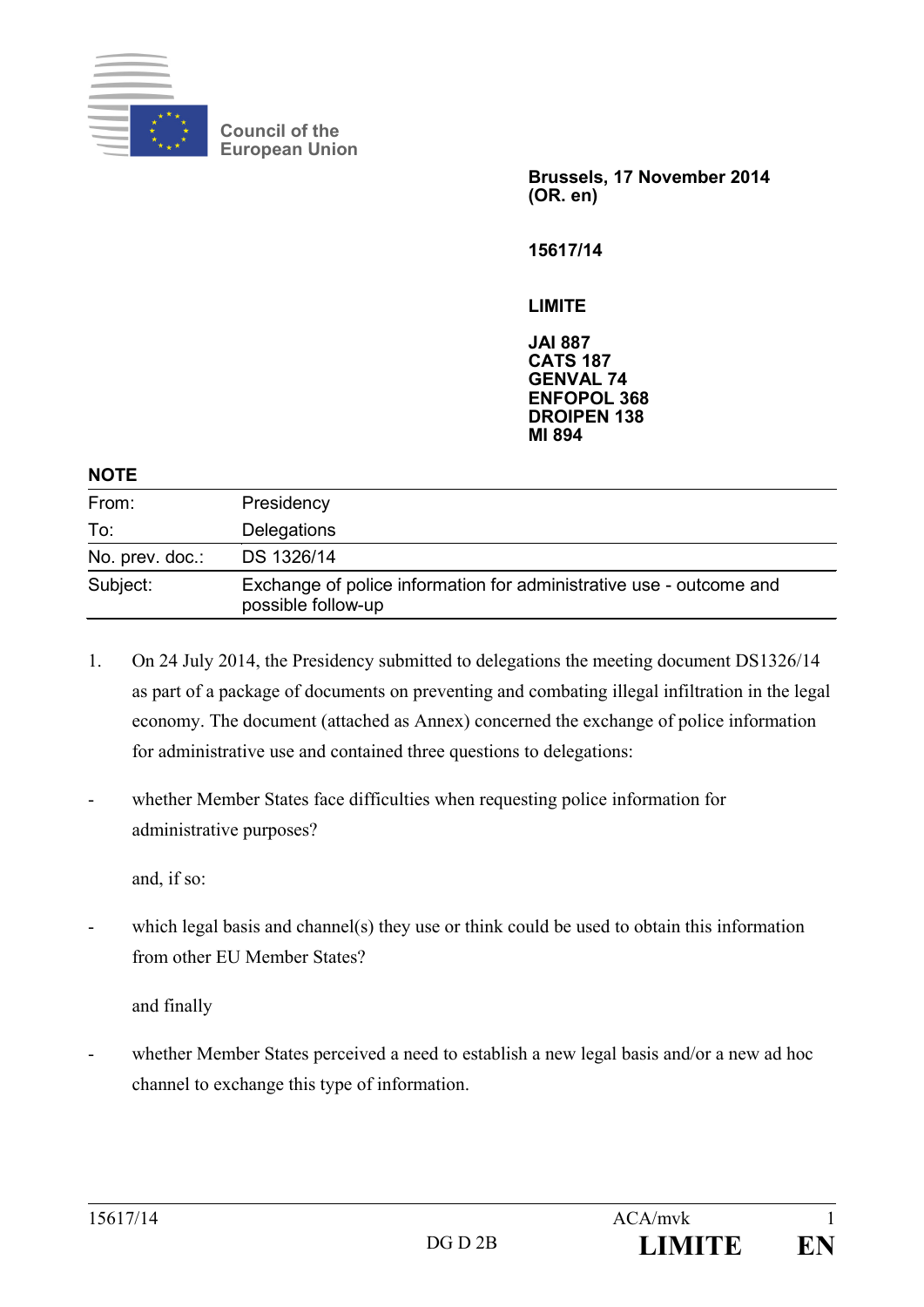2. DS 1326/14 was based on the observation that the EU Police Forces encounter limits in exchanging information when this is not requested in direct connection to a crime committed or being committed, but with the aim of, for instance, ascertaining the eligibility of administrative license applicants to an administrative procedure, in compliance with the national legislation.

The limitations are faced also when a national and EU legal framework is in place like the one on public tenders. The case presented by the Presidency concerning the public call for tenders is just an example, but the same limitations exist also for a wide range of administrative cases.

Delegations were invited to send written comments.

- 3. Only eight delegations answered providing very different views and/or solutions, see point 4 below. The Presidency considers the low number of answers to be a consequence of the fact that the current legal framework is difficult to understand rather than as a sign of indifference to the issue. This consideration is based also on the very different answers which have been given in spite of the fact that the EU legal framework of reference is the same for all Member States.
- 4. According to the eight delegations who replied:
- A. The exchange of police information among Member States for administrative use is:
	- i) legally possible for two Member States;
	- ii) not legally possible for three Member States.
	- iii) Three Member States did not express their position.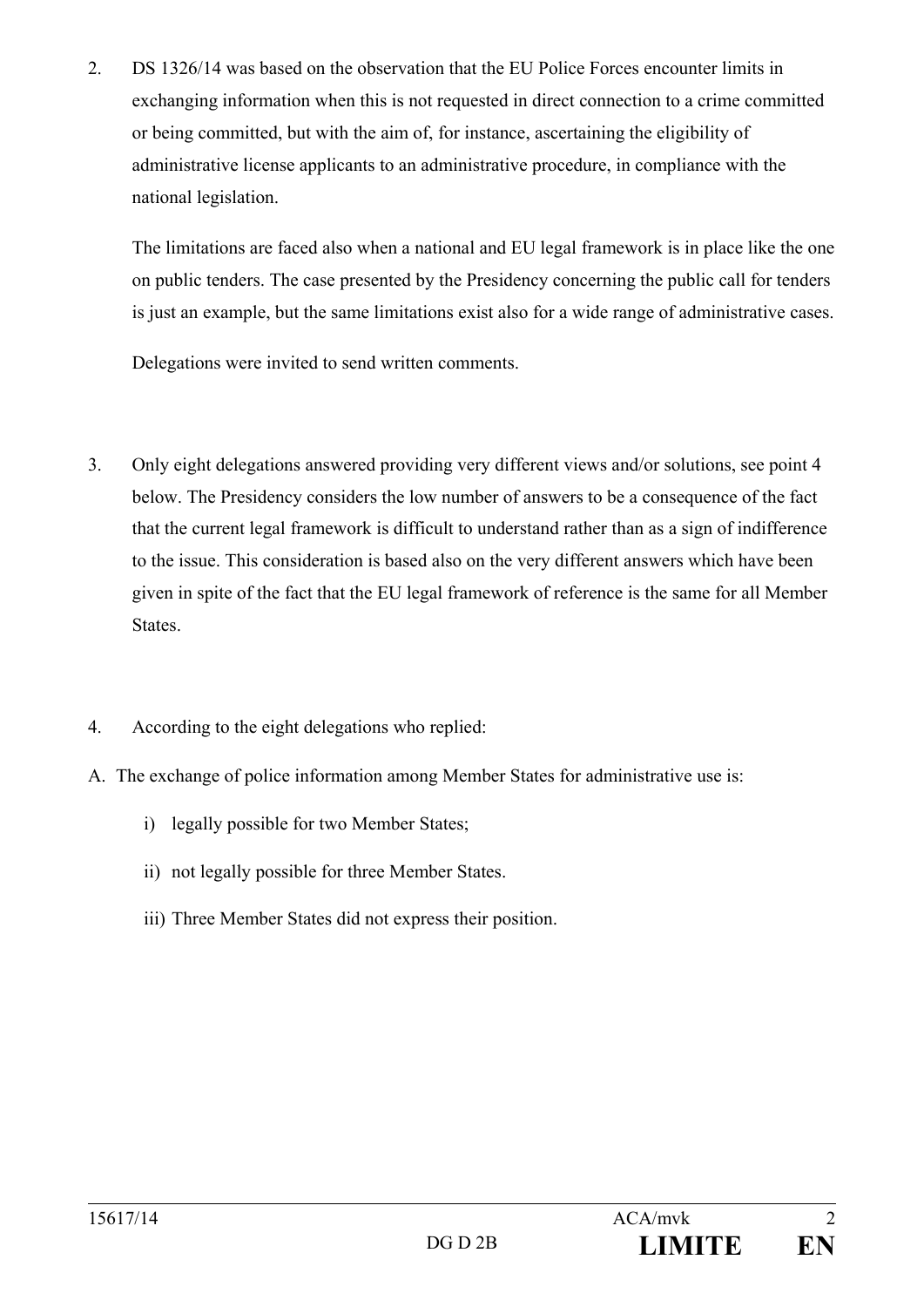- B. The exchange of police information for administrative use was not deemed possible on the basis of:
	- i) Council Framework Decision 2006/960/JHA ("The Swedish initiative") for one Member State;
	- ii) Article 46 of the Convention implementing the Schengen Agreement for one Member State.
- C. The exchange of police information for administrative use is actually possible using the following channel:
	- i) Interpol for one Member State;
	- ii) SIENA (Secure Information Exchange Network Application) for two Member States;
	- iii) Not possible for five Member States.
- D. Police information for administrative use was effectively exchanged only by one Member State using the Interpol channel.
- E. The need to establish a new *ad hoc* channel:
	- i) could be advisable for one Member State;
	- ii) is not advisable for six Member States.
- 5. Two Member States suggested to examine the results of an ISEC funded study on the administrative approach<sup>[1](#page-2-0)</sup>, carried out by Tilburg University (NL) before taking a decision on this issue. Therefore, the Presidency decided also to address the three questions to the Members of the Informal EU Network on the Administrative Approach.

Only three Member States replied:

I. All three Member States answered that it is not possible to exchange police information for administrative use through police channels.

<span id="page-2-0"></span>**<sup>1</sup>** HOME/2011/ISEC/AG/4000002511.  $\mathbf{1}$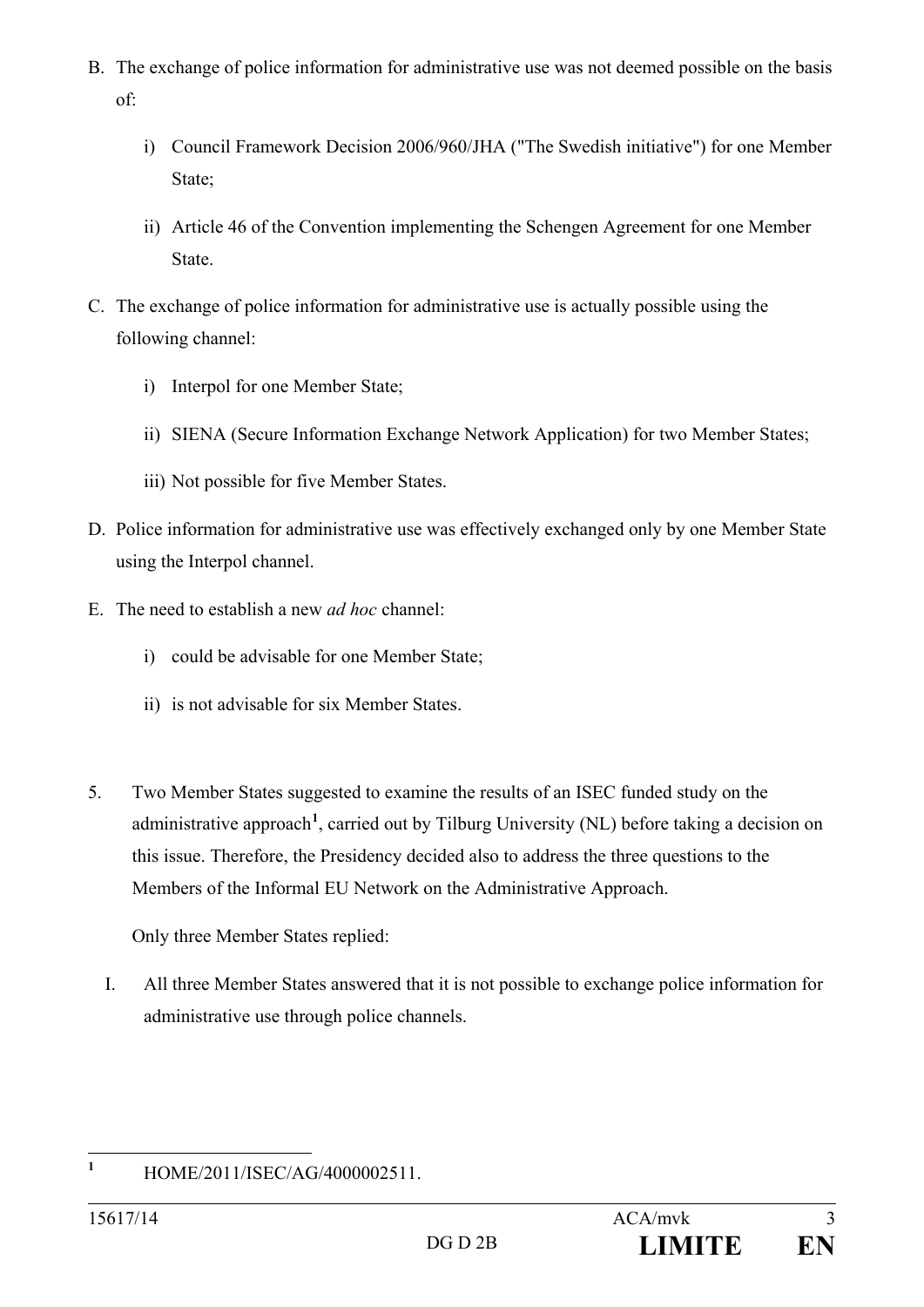- II. One Member State suggested to extend the mandate of Europol and create a platform similar to ARO (Asset Recovery Office) enabling the exchange of information via SIENA.
- III. One Member State suggested the option of extending the scope of the Council Framework Decision 2006/960/JHA of 18.12.2006 of 18 December 2006 on simplifying the exchange of information and intelligence between law enforcement authorities of the Member States of the European Union**[2](#page-3-0)** in order to include administrative information or to create a new legal tool.
- 6. On the basis of the analysis of the answers received and for the purpose of avoiding misinterpretation, it is possible to draw up some definitions that can be useful for further discussions.
	- 1. **Police information** is any piece of information useful to draw attention to a current or previous criminal act or activity and to a direct or indirect link between this criminal act or activity, the person(s) to whom the requested information refers and the person(s) involved in this criminal act or activity *(for example: a family or financial link between the person about whom the information is requested and a third person involved in a criminal activity or a member of a criminal organisation).*
	- 2. **Administrative use** is any use of the information with the aim of making a decision about the suitability of a natural or legal person to establish a relation with the public authorities where this relation implies that this person meets the prescribed requirements, as well as any use of the information in order to monitor public administration activity *(for example: the absence of specific police records for people applying for permission to buy a weapon).*
	- 3. **Information exchange** is the exchange of relevant personal information on the basis of a given legal framework through a suitable channel.

<span id="page-3-0"></span>**<sup>2</sup>** OJ L 386, 29.12.2006, p. 89.  $\overline{2}$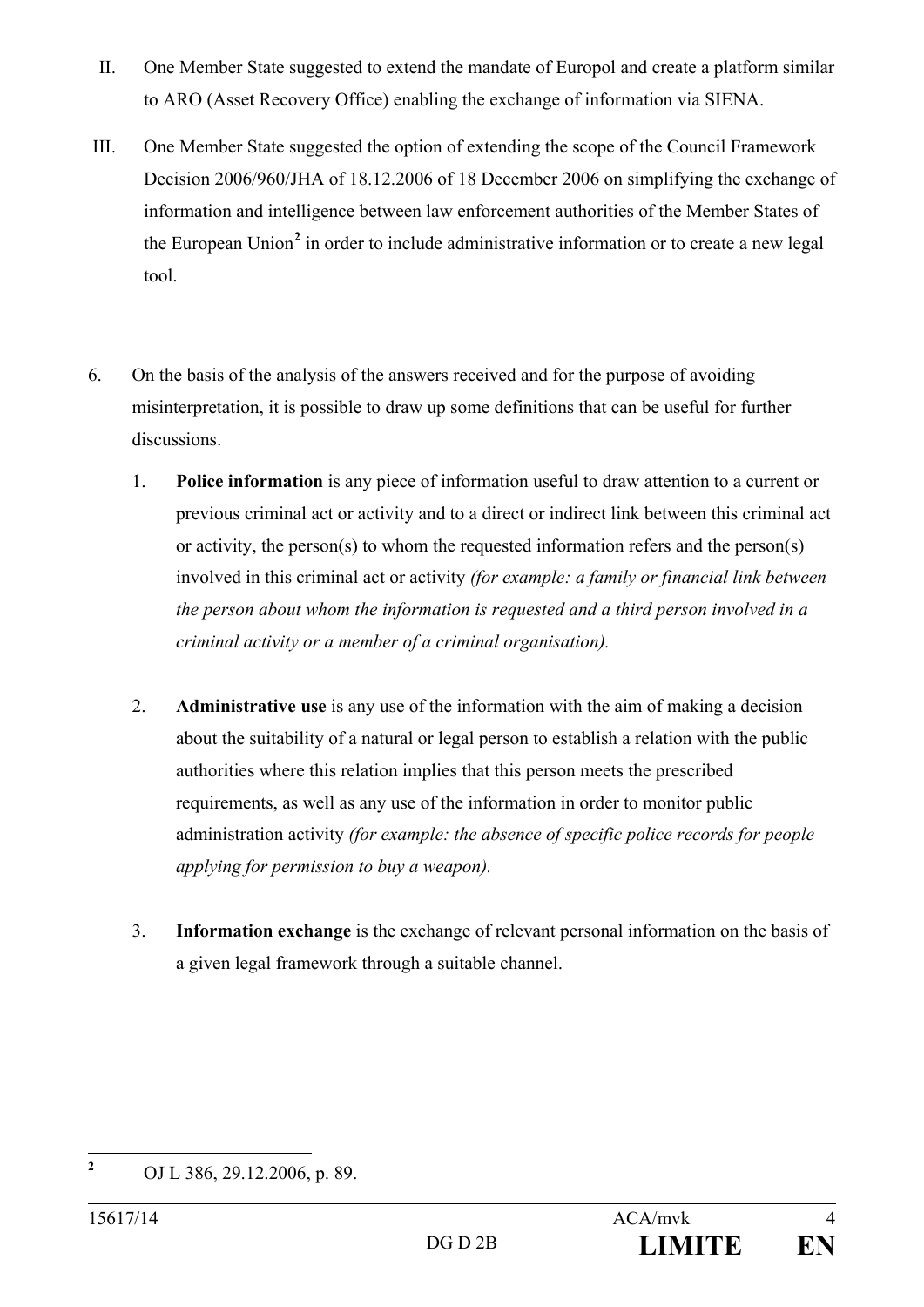7. The proposal of the Presidency is to evaluate the findings of the study on the administrative approach funded by the Commission (HOME/2011/ISEC/AG/400000251) together with the incoming Presidencies and with the support of the Delegations willing to seek a suitable solution.

Along with the options suggested by delegations, the Presidency supports the possibility of exploiting the Swedish Initiative for the exchange of police information for administrative use among Member States via the SIENA channel or, alternatively, to resort to the ARO platform.

8. Delegations are requested to take note of the outcome and the suggested follow-up.

 $\overline{\phantom{a}}$  , which is a set of the set of the set of the set of the set of the set of the set of the set of the set of the set of the set of the set of the set of the set of the set of the set of the set of the set of th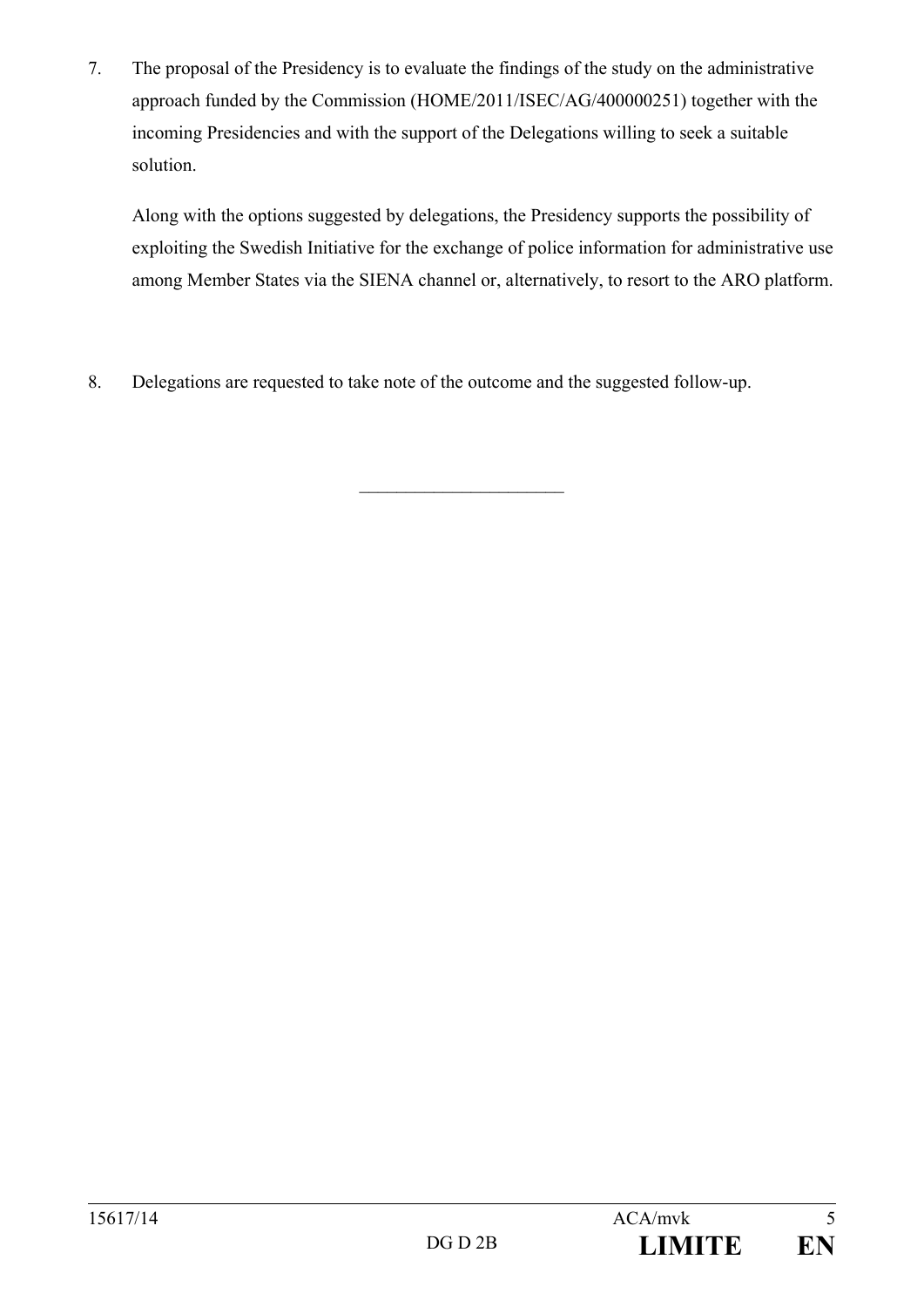## **DS 1326/14**

In view of the increasing opening of markets, free movement of goods and protection of competition, guaranteed by the EU legislation on public procurement, there is a growing need to access or verify information in possession of the authorities of Member States other than the one where the call for tender is published.

Along the same line as the previous Directive, the new Directive 2014/24/EU of the European Parliament and of the Council of 26 February 2014**[3](#page-5-0)** on public procurement provides, under Article 57, that an economic operator that has been the subject of a conviction by final judgment for participation in a criminal organisation, corruption, fraud, terrorist offences, money laundering, child labour or other forms of trafficking in human beings must be excluded from participation in a procurement procedure. The same provisions are contained in Article 38 of Directive 2014/23/EU of the European Parliament and of the Council of 26 February 2014[4](#page-5-1) on the award of concession contracts. Under Article 86 of Directive 2014/24/EU, Member States are required to provide mutual assistance to each other and to put in place measures for effective mutual cooperation in order to ensure the exchange of information. Under article 45.1 Par. 4 of Directive 2004/18/EC "*the contracting authorities [….] may, where they have doubts concerning the personal situation of such candidates or tenderers, also apply to the competent authorities to obtain any information they consider necessary on the personal situation of the candidates or tenderers concerned*" with reference to "*any person having powers of representation, decision or control in respect of the candidate or tenderer*".

 $\overline{a}$ 

<span id="page-5-1"></span><span id="page-5-0"></span>**<sup>3</sup>** [http://eur-lex.europa.eu/legal-content/EN/TXT/?uri=uriserv:OJ.L\\_.2014.094.01.0065.01.ENG](http://eur-lex.europa.eu/legal-content/EN/TXT/?uri=uriserv:OJ.L_.2014.094.01.0065.01.ENG) **<sup>4</sup>** [http://eur-lex.europa.eu/legal-content/IT/TXT/?uri=uriserv%3AOJ.L\\_.2014.094.01.0001.01.ENG](http://eur-lex.europa.eu/legal-content/IT/TXT/?uri=uriserv%3AOJ.L_.2014.094.01.0001.01.ENG)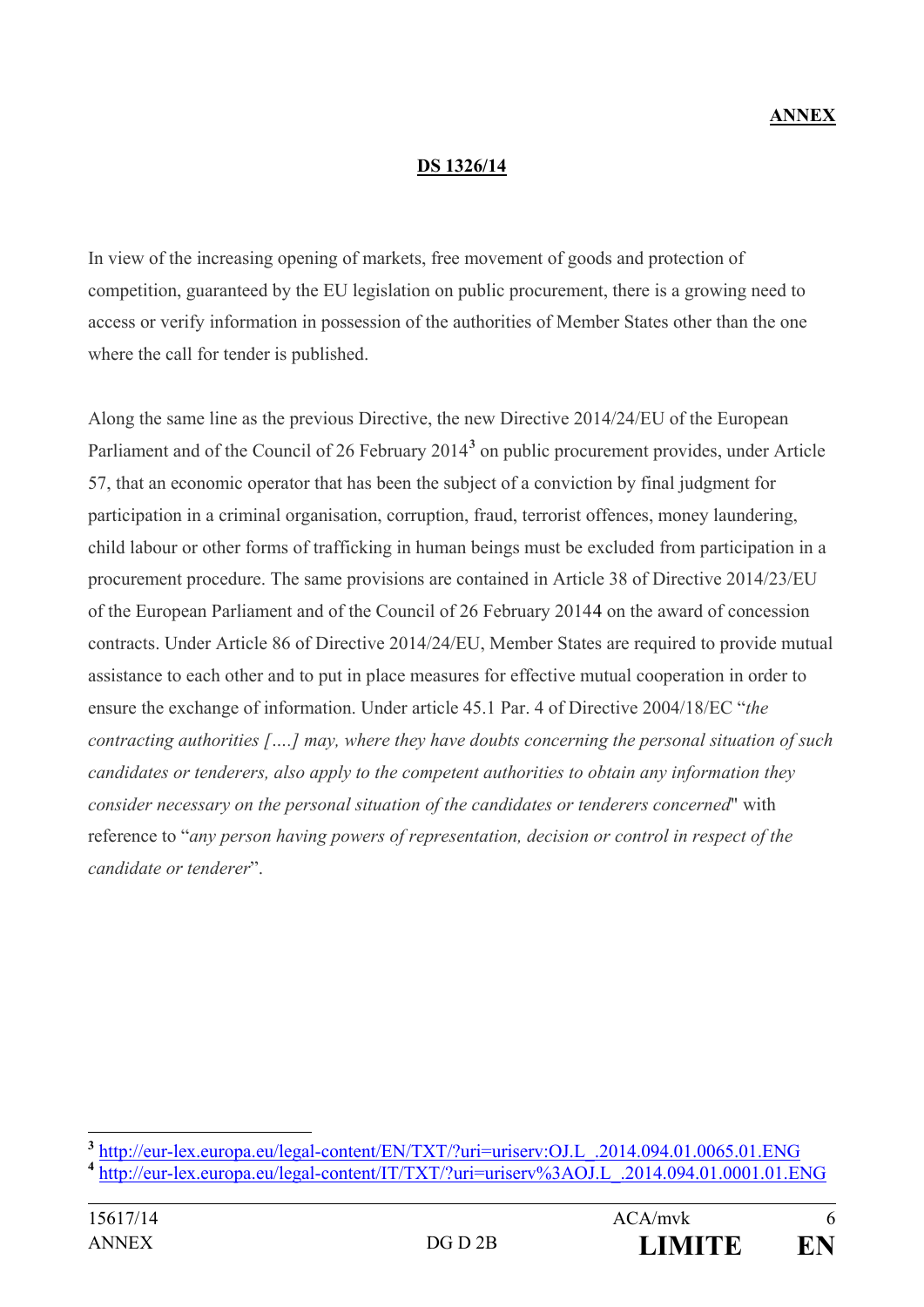Under the Italian system designed to prevent organised crime infiltration into the legal economy, verifications and checks are also entrusted with the police authorities. Such modus operandi provides a suitable response to the threat, but has a weakness when it comes to obtaining information or carrying out checks outside the national territory.

The information that is obtained, exchanged and handled is in essence police information and will hardly be exchangeable using the IMI channel (Internal Market Information System) provided for in Article 86 of the EU Directive. It should be borne in mind that the IMI Regulation only applies where the administrative cooperation requirement is covered by an EU act.

In Italy, information is gathered on a wide variety of individuals, including live-in family members of the owners, project managers and partners of companies participating in procurement procedures with a view also to preventing the use of front persons.

To date, there is no possibility to acquire such information when a company established in a Member State participates in a procurement procedure held in another Member State, since the information should be obtained from abroad and there is no legal instrument or cooperation channel providing for the exchange of such crucial and sensitive administrative information.

In addition to the IMI channel that the new EU Directive on public procurement intends to test, there are legal instruments at EU level that allow for the exchange of personal data that can be used for the application of administrative measures at the national level.

Such supranational rules allow for the exchange of information for purposes other than those covered by the specific legal instrument.

The information can be used at the national level only where domestic legislation exists that permits a different use such as, for example, for administrative purposes.

To date, these legal instruments which are useable in theory have not yet been used in fact.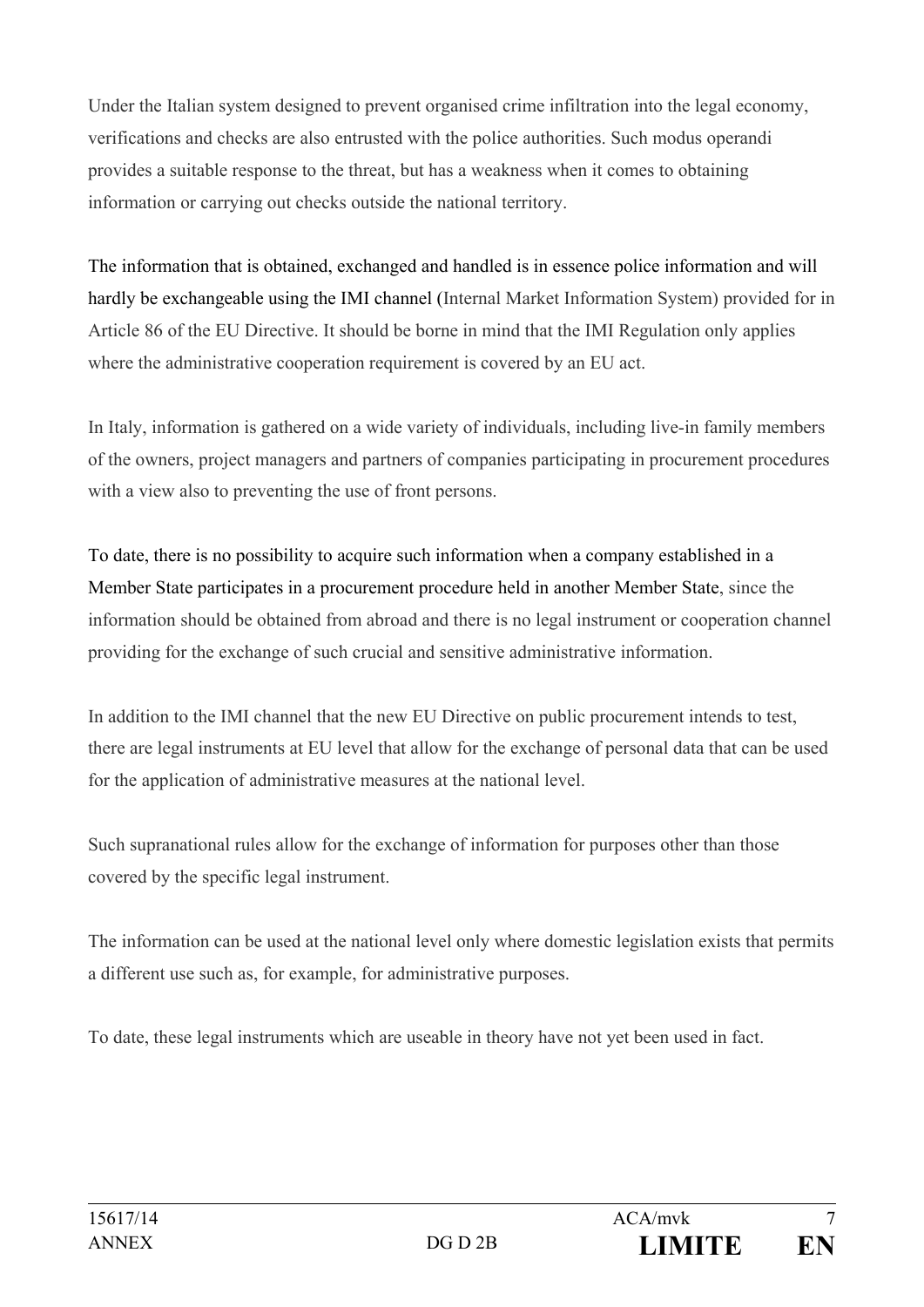Here are a few examples:

- pursuant to Article 126 of the Schengen Convention concerning the exchange of personal data, such data may be used for purposes other than those covered by the Convention (police and judicial cooperation) only with prior authorisation of the Contracting Party communicating the data and in accordance with the law of the recipient Contracting Party.
- Pursuant to Article 23 of the EU Convention on Mutual Legal Assistance, personal data communicated under the Convention may be used by the Member State to which they have been transferred for, inter alia, preventing an immediate and serious threat to public security and for any other purpose, only with the prior consent of the communicating Member State, unless the Member State concerned has obtained the consent of the data subject.
- Pursuant to Article 8.3 of Council Framework Decision 2006/960/JHA *(not transposed by Italy)* on simplifying the exchange of information and intelligence between law enforcement authorities, processing of data exchanged under the Decision for any purposes other than those specified in the Framework Decision is permitted solely with the prior authorisation of the communicating Member State.
- Under Article 26 of EU Council Decision 2008/615/JHA (Prüm Decision), processing for other purposes (other than those covered by the Decision) is permitted solely with the prior authorisation of the Member State administering the file and subject to the national law of the receiving Member State.
- Under Articles 6 and 9 of Council Framework Decision 2009/315/JHA on the exchange of information extracted from the criminal record, a possible alternative use (for any other purpose than that of criminal proceedings) of personal data is provided for.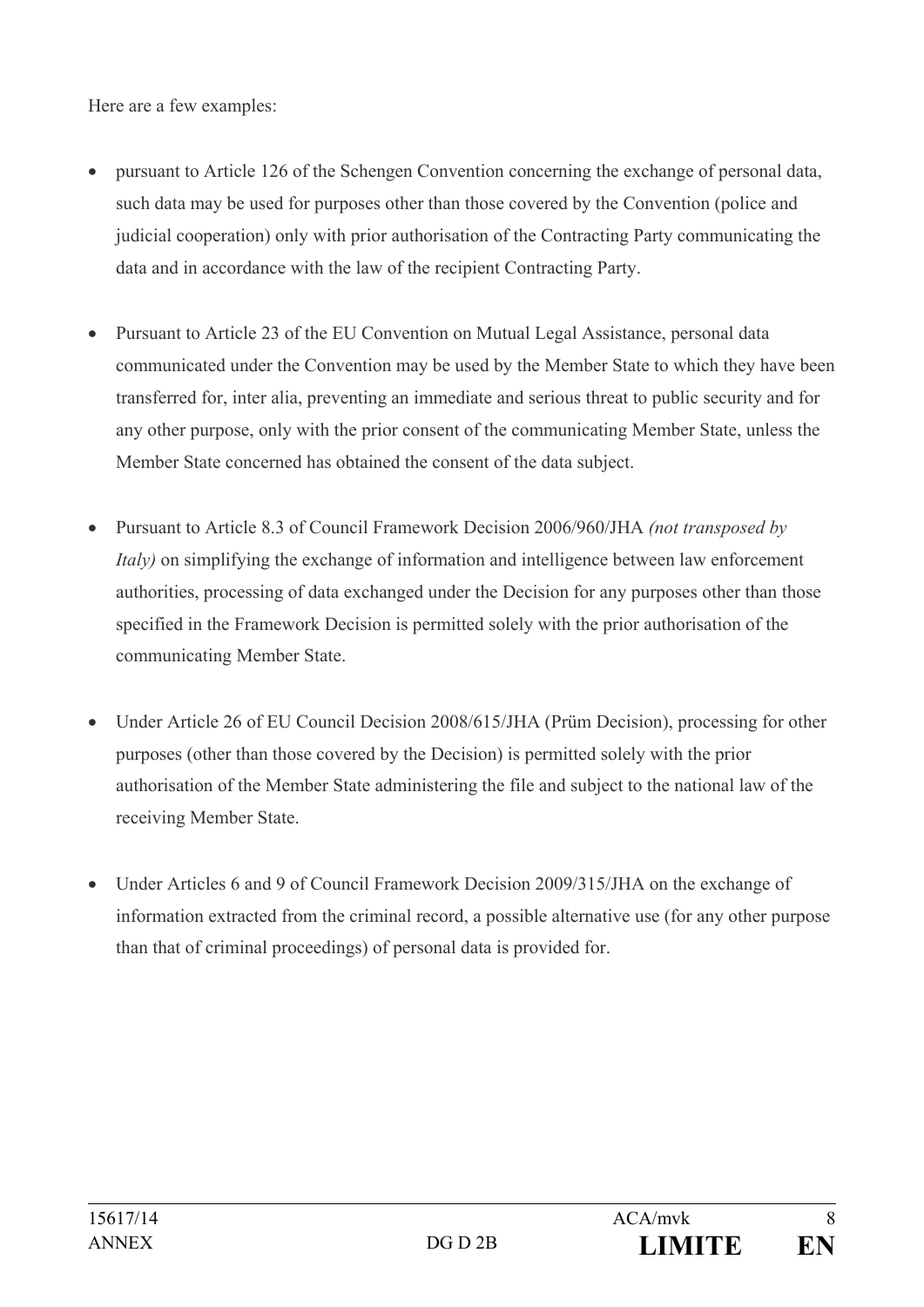Two more instruments are available for the exchange and use of information for administrative purposes, namely the two European Conventions on the Service Abroad of Documents relating to Administrative Matters and on the Obtaining Abroad of Information and Evidence in Administrative Matters, adopted in Strasbourg on 24 November 1977 and 15 March 1978, respectively. However, the limit to both Conventions is that they have been ratified only by few States, 8 and 7, respectively.

All the instruments mentioned above have proved unsuitable to obtain all the necessary information to make the checks required by the domestic procurement and antimafia legislation and have in fact never been used. In reality, in all mentioned cases, the rules do not define the authorities of the Member States responsible for obtaining, issuing and possibly authorising a different use of the information requested. Those rules do not even specify the notion of extended use on the procedural level.

Articles 3 (Objective) and 5 (Tasks) of Council Decision 371/2009/JHA establishing the European Police Office (Europol) ensure cooperation in preventing and combating organised crime, terrorism and other forms of serious crime affecting two or more Member States. Nevertheless, Europol is not used to obtain information for administrative purposes, as mandated areas are clearly identified by specifying the criminal offences which are the subject of investigations enabling the exchange of information (Art. 4 ECD). Basically, any request for information of an administrative nature (e.g. one aimed at excluding a front person from a public procurement procedure) would be an "Out of Mandate Request", without prejudice to the provisions under Art.19.3 ECD which states: *"Use of the data for other purposes or by authorities other than the national competent authorities shall be possible only after consultation of the Member State which transmitted the data in so far as the national law of that Member State permits"*.

The possibility for Member States to exchange the information bilaterally between themselves through the SIENA system, pursuant to Article 9 of Council Decision 2009/371/JHA, and the use of so-called "Out of Mandate Requests" for that purpose do not appear to provide the legal basis required for such wide-ranging requests with a purely preventive and administrative purpose.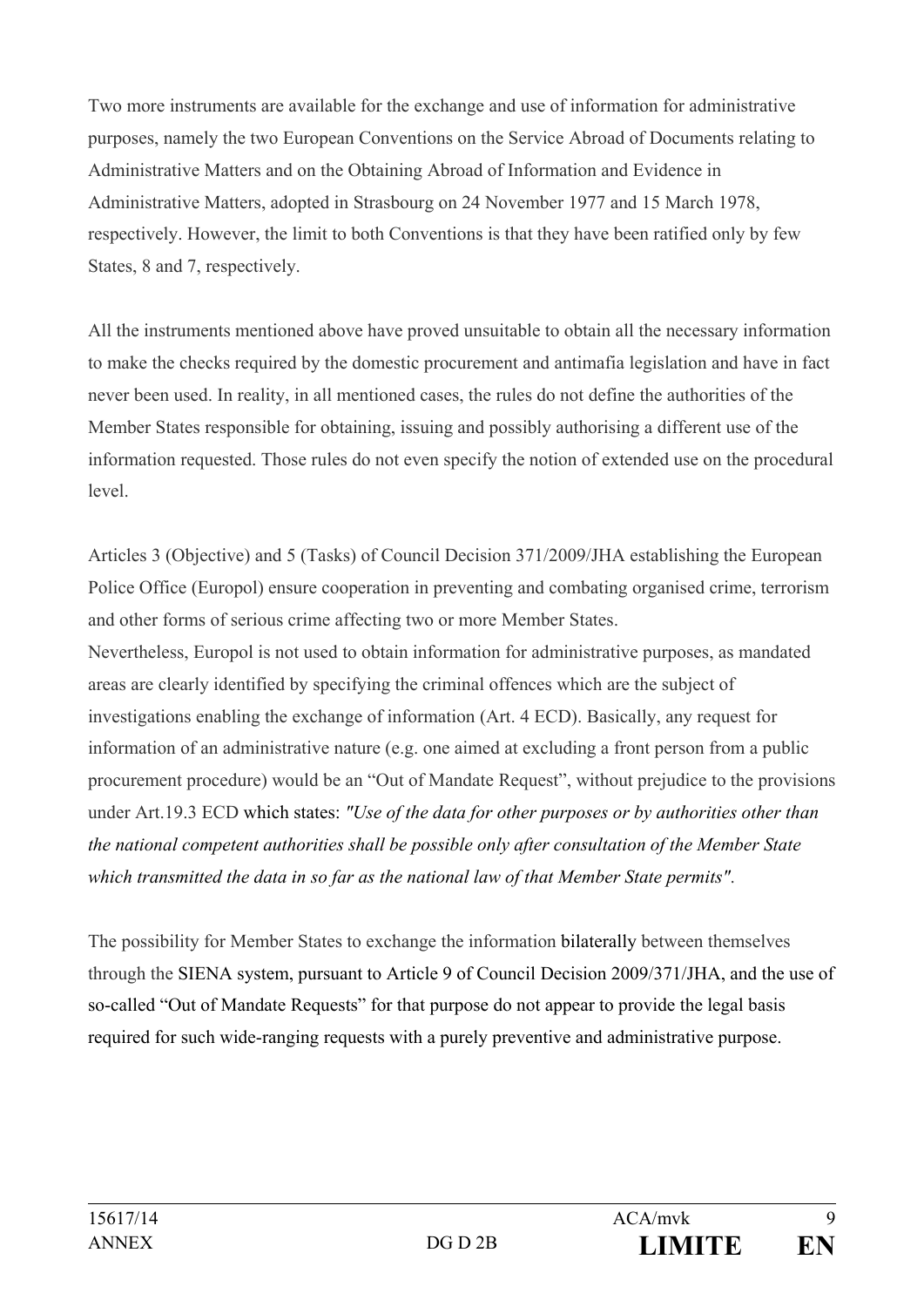It should be noted that also the new draft Europol Regulation amending Council Decision 2009/371/JHA, which is still being discussed by EU institutions but is expected to be adopted by 2015, makes reference, under Article 3.1, to a list of offences that may trigger Europol's involvement; for other offences outside that list, the Agency has no competence.

The S.I.Re.N.E. Bureau does not deal with this kind of information either. Following the coming into operation of the SIS II on 9 April 2013, there is a further limitation to the use of that channel, as the Sisnet Mail communication tool is no longer available to S.I.Re.N.E. Bureaux; as a result, police cooperation under Article 39 of the Schengen Implementing Convention of 14 June 1985 is precluded in administrative cases.

The use of the Interpol channel has proved partly successful.

Art. 2 of the ICPO-Interpol Constitution<sup>[5](#page-9-0)</sup> provides that the aim of the Organization is to ensure the widest possible mutual cooperation between all criminal police authorities. Art. 10 of Interpol's Rules on the Processing of Data<sup>[6](#page-9-1)</sup> stipulates that information must be processed in the Interpol Information System for the purposes listed in the article.

Interpretation of the rules governing Interpol's activity has so far prevented an opportunity concretely and openly to exchange and obtain information of an administrative nature among the Organization's member countries. In any event, the use of the Interpol channel has also the limit of not being binding.

 $\overline{a}$ 

<span id="page-9-0"></span>**<sup>5</sup>** <http://www.interpol.int/About-INTERPOL/Legal-materials/The-Constitution>

<span id="page-9-1"></span>**<sup>6</sup>** <http://www.interpol.int/About-INTERPOL/Legal-materials/Fundamental-texts>